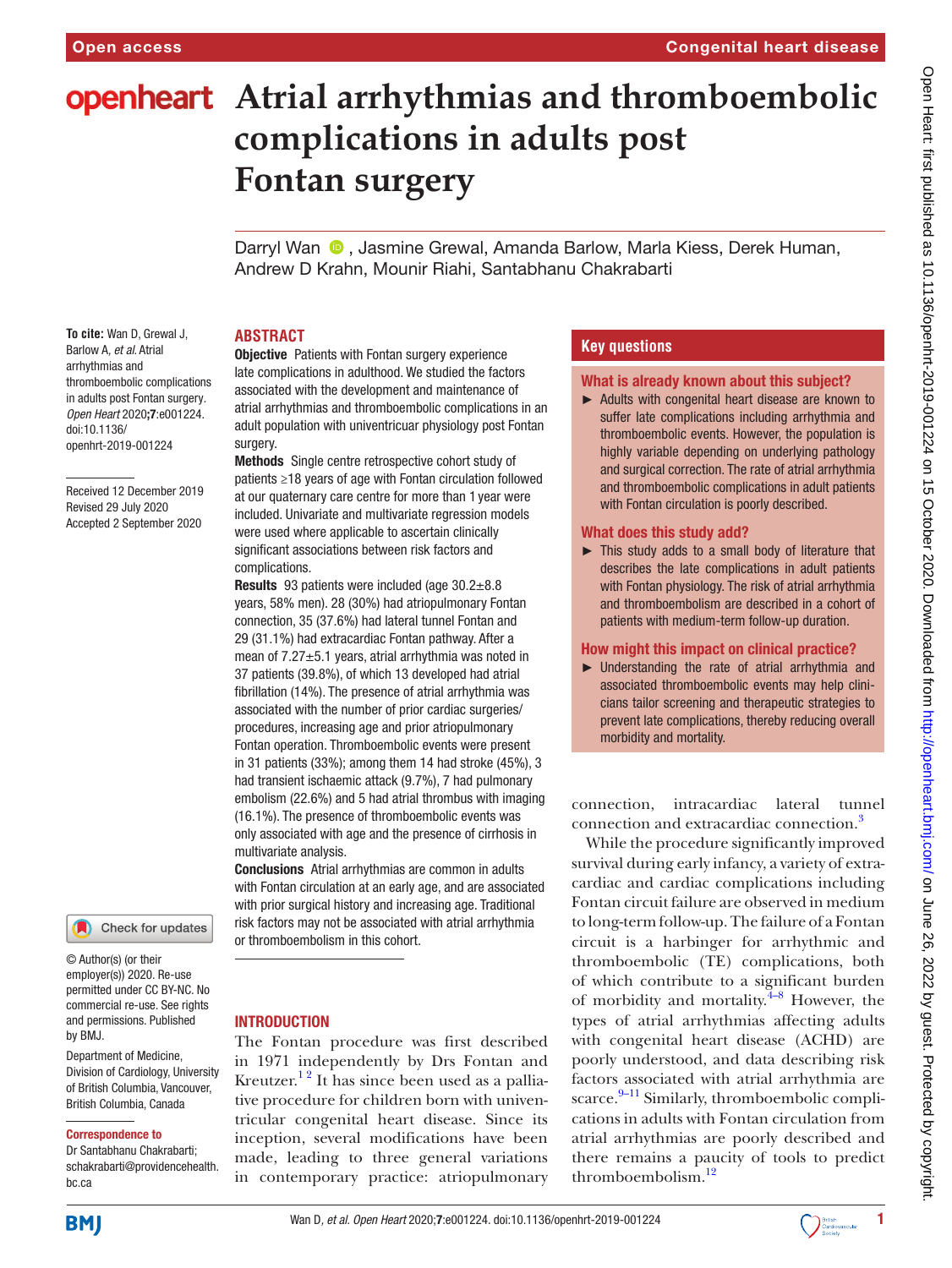We performed a cohort study to understand the clinical characteristics and natural history of adult patients with Fontan circulation followed at our centre. We describe the risk factors associated with atrial arrhythmia and thromboembolism in adults with repaired univentricular congenital heart disease with Fontan procedure. We hypothesised that patients with Fontan physiology would have high rates of atrial arrhythmia and thromboembolism.

I

## **METHODS**

We performed a retrospective chart review of all patients who had been followed by our ACHD clinic from November 1997 to November 2017 at St Paul's Hospital in Vancouver, Canada, to identify eligible patients for this study. St Paul's Hospital is the single referral centre for adult congenital heart disease in the province of British Columbia. Patients who were ≥18 years of age with a previously palliative Fontan operation were included in this study. Patients with <1-year follow-up were excluded.

Data was collected regarding demographic information, underlying diagnoses, comorbidities, arrhythmic details, thromboembolic details and medications at most recent contact. As many patients were transitioned from paediatric care to our ACHD clinic, the follow-up period was calculated by the difference between first intake visit at our clinic, and the most recent follow-up date. Age was defined as the age at last ACHD clinic contact. All arrhythmic diagnoses were confirmed by 12-lead surface electrocardiography or 24-hour Holter monitoring, and verified by certified cardiologists. The duration of arrhythmic diagnoses were obtained as much as possible from retrospective review. Thromboembolic phenomena were confirmed by imaging modalities including echocardiography, CT and ultrasonography. The presence of thromboembolism was confirmed by qualified congenital echocardiographers and radiologists, depending on the specified modality. The number of cardiac surgeries/ procedures was defined as the total number of cardiac surgeries or catheter-based procedures leading to intervention. Diagnostic studies were not included. Procedures that did not involve direct cardiac tissue manipulation were not included.

Statistical analysis was performed with standard statistical software including Microsoft Excel and IBM SPSS Statistics software. Mean values were calculated for continuous variables and reported with the associated SD. Fisher's exact test was used to compare categorical values, and a Student's t-test was used to compare categorical and continuous variables. A logistic regression model was used to compare risk factors to outcomes, and a multivariate regression model was used where several predictors were hypothesised to influence outcome.

## RESULTS

A total of 126 patients were identified as potentially eligible for this study by diagnostic coding reference. Ninety-three

<span id="page-1-0"></span>

| Table 1 Baseline demographic and clinical characteristics |                 |  |
|-----------------------------------------------------------|-----------------|--|
| Demographic                                               | <b>Value</b>    |  |
| Male (n, (%))                                             | 54, (58%)       |  |
| Age (years)                                               | $30.2 + 8.8$    |  |
| <b>ACHD follow-up (years)</b>                             | $7.27 + 5.1$    |  |
| Total follow-up (years)                                   | 2809            |  |
| Average cardiac surgeries/procedures                      | $4.07 \pm 1.59$ |  |
| Clinical characteristic, n (%)                            |                 |  |
| Fontan type                                               |                 |  |
| Atriopulmonary                                            | 28 (30.1)       |  |
| Lateral tunnel                                            | 35 (37.6)       |  |
| Extracardiac                                              | 29 (31.1)       |  |
| AV regurgitation                                          |                 |  |
| None/trivial                                              | 41 (44.1)       |  |
| <b>Mild</b>                                               | 31 (33.3)       |  |
| Moderate                                                  | 16 (17.2)       |  |
| <b>Severe</b>                                             | 2(2.2)          |  |
| Systemic ventricle                                        |                 |  |
| LV                                                        | 69 (74.2)       |  |
| RV                                                        | 21 (22.6)       |  |
| <b>Systolic dysfunction</b>                               |                 |  |
| None                                                      | 50 (53.8)       |  |
| <b>Mild</b>                                               | 31 (33.3)       |  |
| Moderate                                                  | 9(9.7)          |  |
| <b>Severe</b>                                             | 1(1.1)          |  |
| Medication, n (%)                                         |                 |  |
| <b>ASA</b>                                                | 27 (29.0)       |  |
| Warfarin                                                  | 49 (52.7)       |  |
| <b>DOAC</b>                                               | 3(3.2)          |  |
| <b>LMWH</b>                                               | 2(2.2)          |  |
| <b>ACEi</b>                                               | 33 (35.5)       |  |
| BB                                                        | 29 (31.2)       |  |
| Digoxin                                                   | 11(11.8)        |  |
| <b>Diuretic</b>                                           | 16 (17.2)       |  |
| Amiodarone                                                | 5(5.4)          |  |
| Sotalol                                                   | 8(8.6)          |  |

ACEi, angiotensin converting enzyme inhibitor; ASA, acetylsalicylic acid; AV, atrioventricular; BB, beta blocker; DOAC, direct oral anticoagulant; LMWH, low molecular weight heparin; LV, left ventricle; RV, right ventricle.

patients met final inclusion criteria for this study, of which 54 (58.1%) were men with a mean age of 30.2 SD 8.8 years (tables [1 and 2](#page-1-0)). The majority of patients (n=35, 37.6%) had a lateral tunnel connection, whereas 29 (31.2%) had an extracardiac connection, with the remainder (n=28, 30.1%) having an atriopulmonary connection. The mean age at the time of Fontan completion was 7.9 years.

# Atrial arrhythmia

The presence of atrial arrhythmia was significant in this population, with 37 (39.8%) patients having a documented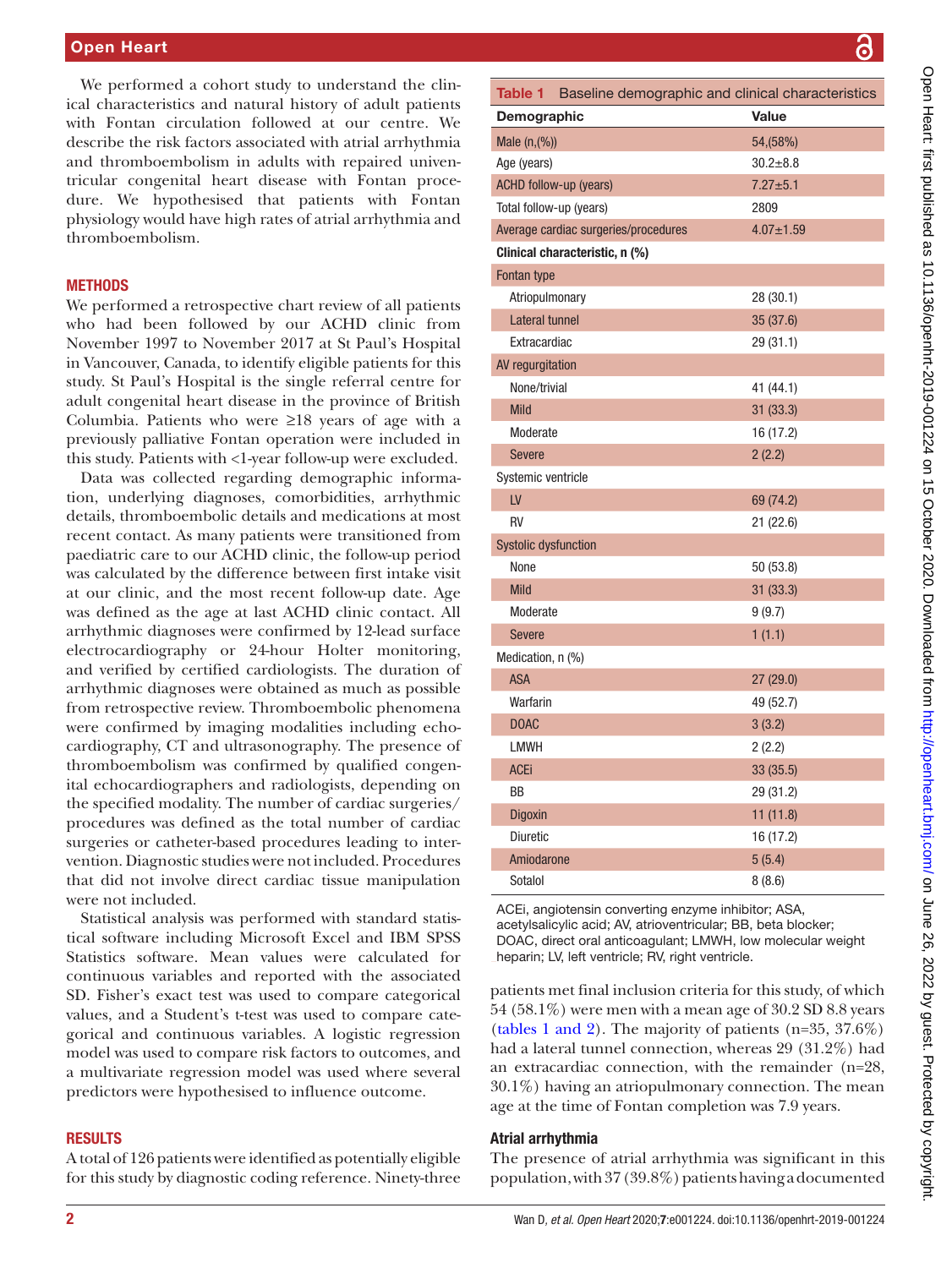<span id="page-2-1"></span>

|              | <b>Table 2</b> Baseline demographics stratified by age                          |                      |                             |
|--------------|---------------------------------------------------------------------------------|----------------------|-----------------------------|
| Age<br>range | Fontan type                                                                     | Follow-up            | <b>Cirrhosis</b><br>present |
| $30$         | $Classic = 7$<br>$l$ ateral $=$ 18<br>$Extra-cardiac = 25$<br>$l$ Inknown $=$ 1 | $4.0 \pm 2.4$ years  | 3                           |
| $30 - 40$    | $classic = 13$<br>Lateral $= 14$<br>$Fxtra-cardiac = 1$                         | 11.6 $\pm$ 4.4 years | 3                           |
| $40 - 50$    | $Classic = 5$<br>Lateral $= 0$<br>Extra-cardiac $=$ 1                           | 11.5 $\pm$ 5.8 years | $\mathcal{P}$               |
| $\geq 50$    | $Classic = 3$<br>Lateral $= 2$<br>$Fxtra-cardiac = 1$                           | 11.0 $\pm$ 4.8 years | 1                           |

ACHD, adults with congenital heart disease; DOAC, direct oral anticoagulant.

history of some type of atrial arrhythmia during their lifetime [\(table](#page-2-0) 3). The most common recorded arrhythmias were atrial fibrillation (n=13, 14.0%), atrial flutter (n=16, 17.2%) and ectopic atrial tachycardia (n=16, 17.2%).

In multivariate regression, age was significantly associated with the presence of any atrial arrhythmia (OR 1.10; 95%CI (1.03 to 1.18)). A history of an atriopulmonary Fontan connection (OR 5.77; 95%CI (1.80 to 18.48)) and the total number of lifetime cardiac surgeries or procedures (OR 1.50;  $95\%$  CI (1.06 to 2.12)) were significant predictors of a composite of atrial arrhythmias.

<span id="page-2-0"></span>

| <b>Table 3</b> Arrhythmic and thromboembolic events |           |  |
|-----------------------------------------------------|-----------|--|
|                                                     | N(%)      |  |
| Atrial arrhythmia                                   |           |  |
| AF                                                  | 13 (14.0) |  |
| <b>AFL</b>                                          | 16 (17.2) |  |
| EAT                                                 | 16 (17.2) |  |
| <b>Other</b>                                        | 1(1.1)    |  |
| No AA                                               | 56 (60.2) |  |
| Ablation                                            | 5(5.4)    |  |
| <b>DCCV</b>                                         | 11(11.8)  |  |
| Thromboembolism                                     |           |  |
| CVA                                                 | 14(15.1)  |  |
| <b>TIA</b>                                          | 3(3.2)    |  |
| PE                                                  | 7(7.5)    |  |
| <b>DVT</b>                                          | 4(4.3)    |  |
| <b>RA thrombus</b>                                  | 4(4.3)    |  |
| <b>Other</b>                                        | 8(8.6)    |  |
| No TE                                               | 62 (66.7) |  |

AA, atrial arrhythmia; AF, atrial fibrillation; AFL, atrial flutter; CVA, cerebrovascular accident; DCCV, direct current cardioversion; DVT, deep venous thrombosis; EAT, ectopic atrial tachycardia; PE, pulmonary embolism; RA, right atrial; TE, thromboembolism; TIA, transient ischaemic attack.

The degree of atrioventricular valve regurgitation was not associated with the presence of atrial arrhythmia [\(table](#page-3-0) 4).

There were relatively few events of traditional metabolic risk factors such as recorded systemic hypertension or diabetes mellitus in this study, resulting in insufficient data for robust multivariate analysis.

## Thromboembolism

A total of 41 life-time thromboembolic events were recorded in our population, occurring in 31 patients (33.3%). This accounted for an annual thromboembolic event rate of 1.46%. The majority of these events (n=17, 41.5%) were cerebrovascular accidents (CVA) or transient ischaemic attacks (TIA). Other thromboembolic events included pulmonary embolism, deep venous thrombosis and right atrial thrombus [\(table](#page-2-1) 2).

In multivariate regression, a history of cirrhosis was predictive of the presence of any thromboembolic event (OR 6.28; CI (1.27 to 31.05)). Age was also associated with thromboembolism  $(OR 1.06; 95\% CI (1.00 to 1.13)),$ but the presence of atrial arrhythmia was not (OR 0.41; 95%CI (0.13 to 1.37) (tables [5 and 6\)](#page-3-1).

In subgroup analysis of patients with a history of CVA or TIA, the presence of congestive heart failure (CHF) was significantly associated with having CVA/TIA (OR 12.47; 95% CI (1.37 to 113.94)) [table](#page-3-2) 7. The impact of anticoagulation and antiplatelet therapy as thromboembolic prophylaxis could not be captured in this multivariate regression model due to a lack of data regarding temporal prescription practices.

## Anticoagulation

In the subgroup of patients with thromboembolism, there was a variety of anticoagulation practices at the time of thromboembolism. Due to the retrospective nature of this study, and the reality that many events were quite remote, data was incomplete and the anticoagulation status was not available for 18 (45%) patients. Nine out of 40 events (22.5%) occurred while patients were on therapeutic anticoagulation with warfarin. No patients were on direct oral anticoagulants at the time of thromboembolism [table](#page-3-2) 7.

# **DISCUSSION**

This study describes our experience reporting late complications of an adult population with repaired univentricular circulation. Unlike previous studies that describe arrhythmic and thromboembolic complications in the perioperative and early postoperative periods, our study reflects a population of patients with Fontan physiology who have survived to adulthood. These patients become susceptible to the consequences of abnormal haemodynamics, leading to arrhythmic and thromboembolic complications as the Fontan circuit fails.

The adult population described in this study is a relatively young cohort (mean age 30.2±8.8 years) with a lifetime follow-up of 2809 patient-years. The prevalence of atrial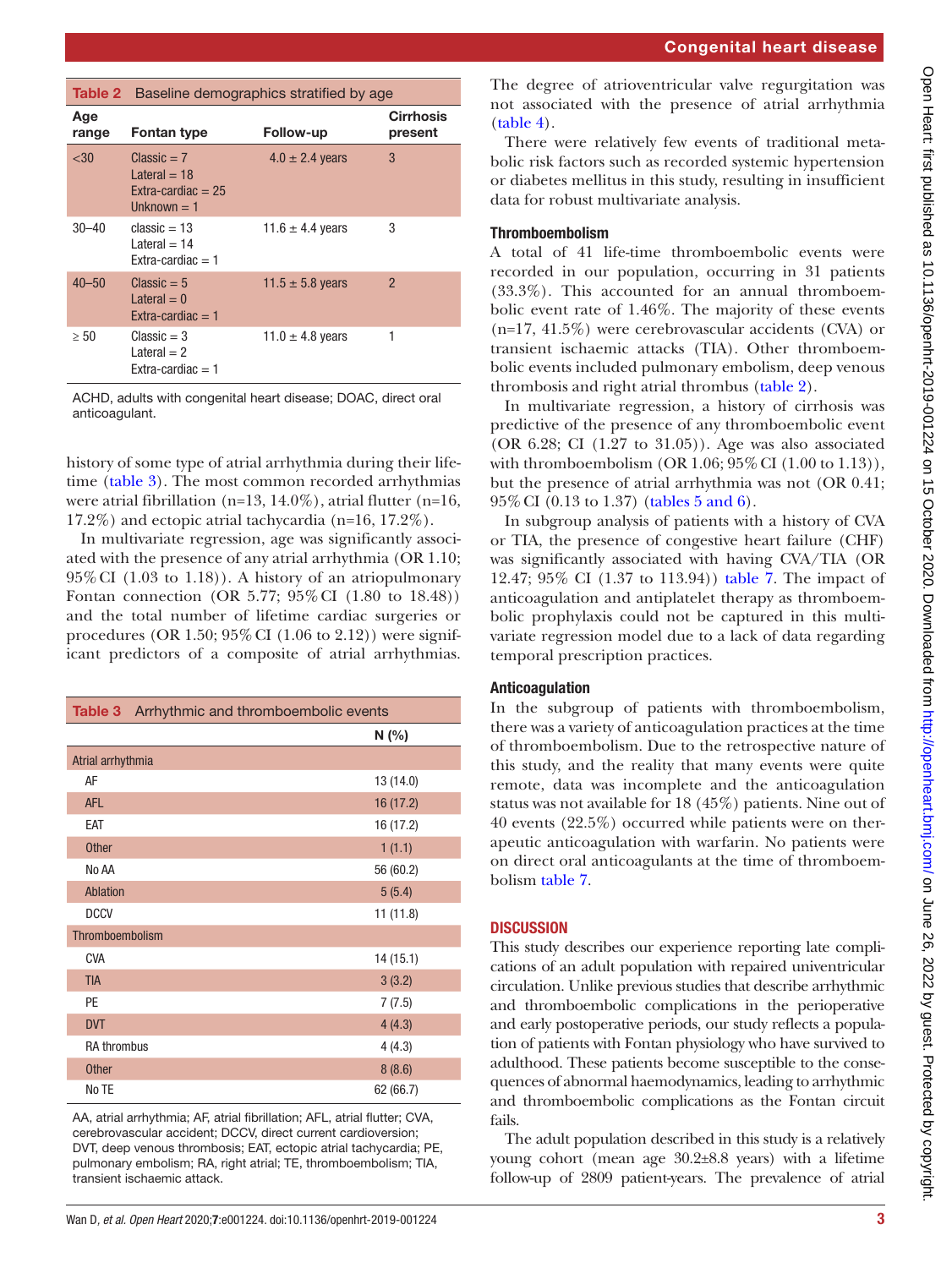|                                                             |         | Cpen                                                                 |
|-------------------------------------------------------------|---------|----------------------------------------------------------------------|
| e (95% CI)                                                  | P value |                                                                      |
| 18.48                                                       | 0.003   | Healt. Ili St Dublished as                                           |
| 1.18)                                                       | 0.006   |                                                                      |
| 2.12)                                                       | 0.021   |                                                                      |
| 49.60)                                                      | 0.06    |                                                                      |
|                                                             |         |                                                                      |
|                                                             |         |                                                                      |
| an increased risk of devel-<br>thesise that this may be due |         |                                                                      |
| uced by surgical manipula-                                  |         | IU. LICULTERITES UN SERVICORDO CULTO CONTROVING ANNIQUES INTERNATION |
| addition, the total lifetime                                |         |                                                                      |
| interventional procedures                                   |         |                                                                      |
| pment of atrial arrhythmia.                                 |         |                                                                      |
| ased scar burden as a result                                |         |                                                                      |
| es.                                                         |         |                                                                      |
| r study cohort experienced                                  |         |                                                                      |
| a significant thromboem-                                    |         |                                                                      |
| g age of this cohort, and                                   |         |                                                                      |
| studies reporting thrombo-<br>should however be noted       |         |                                                                      |
| al thromboembolic rate, as                                  |         |                                                                      |
| ect of anticoagulation and                                  |         |                                                                      |
| spective study. Given these                                 |         |                                                                      |
| predictors for a composite                                  |         |                                                                      |
| age and the presence of                                     |         |                                                                      |
| odominal ultrasonography.                                   |         |                                                                      |
| eted cautiously as the diag-                                |         |                                                                      |
| achieved by tissue biopsy,                                  |         |                                                                      |
| patients.                                                   |         |                                                                      |
| atrial arrhythmia was not a                                 |         |                                                                      |
| oembolism in this group.                                    |         |                                                                      |
| we know that the presence<br>or of systemic thromboem-      |         |                                                                      |
| le behind prophylaxis with                                  |         | ∖opel                                                                |
| ur analysis was somewhat                                    |         |                                                                      |
| tive of a small sample size.                                |         |                                                                      |
| ed in this study is the pres-                               |         |                                                                      |
| ntan-associated liver disease                               |         |                                                                      |
| an circulation. The associa-                                |         |                                                                      |
| be explained by concom-                                     |         | L.DITIJ.COTTI/UTIJJULIE ZO,                                          |
| ing to stasis and increased                                 |         |                                                                      |
| ternative explanation may                                   |         |                                                                      |
| recognised in patients with<br>en cirrhosis and stroke has  |         |                                                                      |
| general population, <sup>18</sup> and a                     |         |                                                                      |
|                                                             |         |                                                                      |

<span id="page-3-0"></span>

| <b>Table 4</b> Risk factors associated with having any atrial arrhythmia |                                |         |                                |         |
|--------------------------------------------------------------------------|--------------------------------|---------|--------------------------------|---------|
| <b>Characteristic</b>                                                    | Univariate (95% CI)            | P value | Multivariate (95% CI)          | P value |
| <b>Atriopulmonary Fontan</b>                                             | $6.91$ (2.57 to 18.60)         | < 0.001 | 5.77 (1.80 to 18.48)           | 0.003   |
| Age                                                                      | 1.12 $(1.05 \text{ to } 1.19)$ | 0.001   | 1.10 $(1.03 \text{ to } 1.18)$ | 0.006   |
| Number of cardiac surgeries/procedures                                   | 1.22 $(0.93 \text{ to } 1.61)$ | 0.15    | $1.50(1.06 \text{ to } 2.12)$  | 0.021   |
| Cirrhosis                                                                | $6.18(1.21)$ to $31.69$        | 0.03    | $6.90(0.96 \text{ to } 49.60)$ | 0.06    |

<span id="page-3-1"></span>Table 5 Risk factors associated with history of thromboembolic events Univariate **Multivariate** 

| $(95\% \, \text{Cl})$          | (95% CI)                       | P value   |
|--------------------------------|--------------------------------|-----------|
| 1.05(1.00 to 1.11)             | 1.06 $(1.00 \text{ to } 1.12)$ | 0.05      |
| 5.22 (1.20 to 22.62)           | 5.44 (1.13 to 26.21)           | 0.04      |
| 1.32 $(0.54 \text{ to } 3.22)$ | $0.65$ (0.22 to 1.93)          | 0.44      |
|                                | UIIIvaliale                    | munvanate |

AA, atrial arrhythmia.

| <b>Table 6</b> Risk factors associated with history of CVA/TIA |                                |  |
|----------------------------------------------------------------|--------------------------------|--|
| <b>Characteristic</b>                                          | Univariate (95% CI)            |  |
| Age                                                            | 1.03 $(0.98 \text{ to } 1.10)$ |  |
| Number of cardiac surgeries/procedures                         | $1.19(0.85 \text{ to } 1.67)$  |  |
| <b>CHF</b>                                                     | 8.54 (1.30 to 56.17)           |  |
| AF                                                             | 1.52 $(0.37 \text{ to } 6.31)$ |  |

AF, atrial fibrillation; CHF, congestive heart failure; CVA, cerebrovascular accident; TIA, transient ischaemic attack.

<span id="page-3-2"></span>

| <b>Table 7</b> Anticoagulation status of patients at the time of<br>thromboembolism |           |  |
|-------------------------------------------------------------------------------------|-----------|--|
| <b>Anticoagulation status</b>                                                       | $n = 40$  |  |
| <b>None</b>                                                                         | 5(12.5%)  |  |
| ASA only                                                                            | $8(20\%)$ |  |
| <b>Warfarin only</b>                                                                | 7(17.5%)  |  |
| $ASA + warfarin$                                                                    | 2(5%)     |  |
| Unknown                                                                             | 18 (45%)  |  |

ASA, acetylsalicyclic acid.

arrhythmia in this young population was high at 39.8%. This is significantly higher than prior studies in paediatric populations describing atrial arrhythmic rates of  $4\%$  to  $17\%$ .<sup>111314</sup> While atrial arrhythmia does not portend the same mortality as ventricular arrhythmias, these events still lead to significant morbidity and mortality due to associated complications such as systemic thromboembolism. In addition, patients with Fontan circulation are inherently at an increased risk of thromboembolic complications due to the lack of a subpulmonic pump. As a result, the addition of atrial arrhythmia as an additional risk factor may significantly exacerbate thromboembolic risk.

Our study also demonstrates that cardiovascular surgeries and procedures act as a significant risk factor for the development of atrial arrhythmia. The presence of an atriopulmonary

connection was associated with oping atrial arrhythmia. We hypo to the burden of atrial scar prod tion of the right atrium itself. In number of cardiac surgeries or was also associated with the development of attacks are at a set at a set at  $\alpha$ . This may be attributable to increase of multiple intracardiac procedur

One-third of the patients in our study contains the patients of the patients in our study contained the contain a thromboembolic event. This is bolic event rate given the young somewhat higher than previous s embolic rates of 0% to  $20\%$ .<sup>6</sup> It It should however be noted that this figure represents the total that it was difficult to discern the eff antiplatelet therapy in this retro limitations, the only significant  $\mu$ of thromboembolic events were cirrhosis by CT imaging or ab However, this should be interpreted as  $\mathcal{L}$ nosis of cirrhosis is definitively which was not available for most p

Interestingly, the presence of a significant predictor of thromb From population-based studies, we of atrial arrhythmia is a predictor bolism, and in fact is the rational antithrombotic therapy. $15-17$  Ou discordant, which may be reflect One potential risk factor identified ence of cirrhosis. Cirrhosis and Fo are late complications of a Fonta tion with thromboembolism may itant Fontan circuit failure leadi Fontan circuit pressures. An al be the coagulopathy that is wellcirrhosis. The relationship betwe been previously described in the g similar relationship may be present in Fontan patients. The combination of these factors may lead to an increased thromboembolic potential.

Our analysis also suggests an association between CHF and CVA/TIA. While this was significant in multivariable modelling, the finding should be interpreted with caution due to the small number of patients in this subgroup. The definition of CHF in this study was based on clinical diagnostic codes, rather than robust quantitative criteria. However, a relationship between heart failure and CVA/TIA could